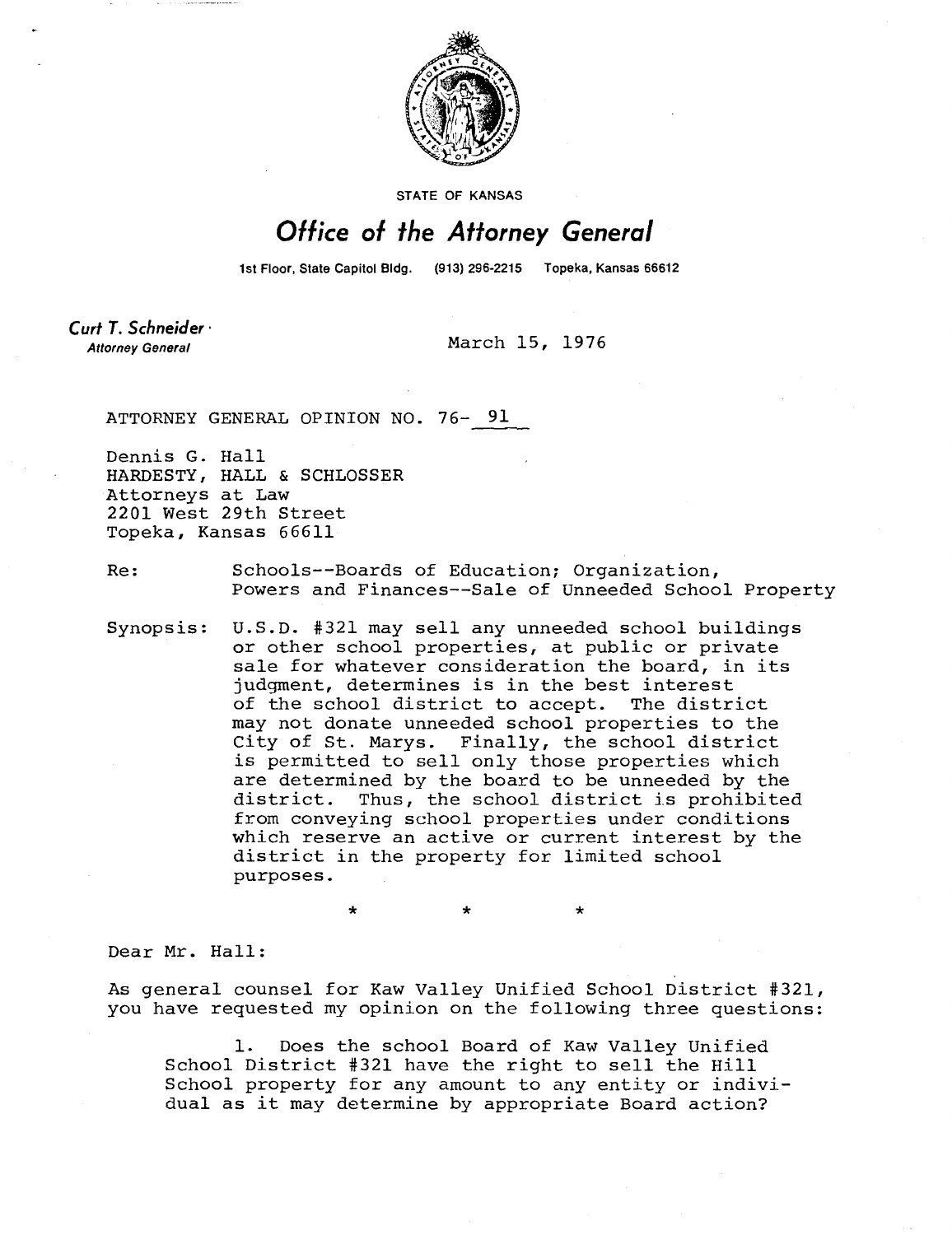Dennis G. Hall Page Two March 15, 1976

> 2. Does the School Board of Unified School District #321 have the right to donate the Hill School property to the City of St. Marys?

 3. Does the Kaw Valley Unified School District #321 have the authority to reserve rights and restrict the use of the Hill School in the event it is transferred to the City of St. Marys, i.e., reserve the right to utilize the premises for limited school purposes, reserve the right to have the property transferred back to the School District in the event the City of St. Marys, Kansas, fails to properly maintain the premises or allows the premises to be utilized for purposes other than the benefit of the community or prohibit the disposition of the property by the City of St. Marys to an entity or individual other than the Unified School District #321?

The authority to sell unneeded school district property is contained in K.S.A. 72-8212 which provides in pertinent part:

> "School buildings and other school properties not needed by the district may be sold by the board, at a private or public sale, upon the affirmative recorded vote of at least a majority of the members of the board, at a regular meeting. If there is located on any school property sold at private sale a building the construction of which was completed less than twenty (20) years before the sale of such sale, said property shall be sold for not less than three-fourth (3/4) of the appraised value thereof as fixed by three  $(3)$  disinterested electors of the unified district appointed to appraise said property by the county clerk of the home county of the unified district. Conveyances shall be executed by the president of the board and attested by the clerk."

My research has revealed that the only statutory limitations imposed on this authority to sell real property are contained within this statute. Thus, all questions pertaining to the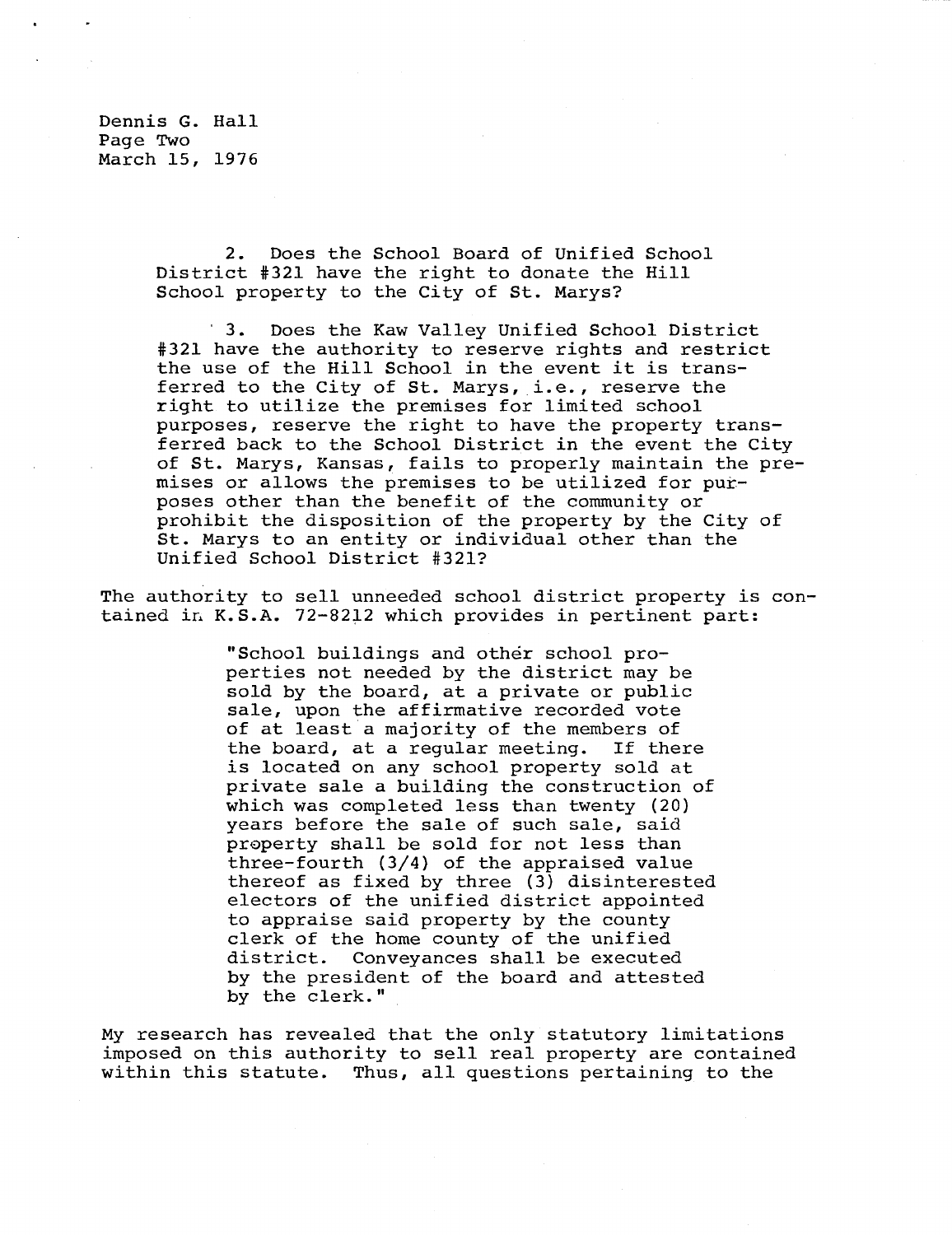Dennis G. Hall Page Three March 15, 1976

consummation of the sale, including, but not limited to competitive bidding and the amount of consideration for the sale, are questions, which, in my view, are vested in the discretion of the board of education. In other words, the authorization to sell property implicitly confers the additional authority to determine and establish by appropriate board action the conditions under which the sale will be conducted. More specifically directed towards the thrust of your inquiry, the decision whether the property should be sold after a competitive bidding or for nominal consideration is within the discretion of the board. For your further edification upon this and collateral points, please find enclosed copies of Attorney General's Opinions No. 74-276 and 75-387.

It is a fundamental principal of law that municipal corporations, including school districts, have only such powers as are conferred upon them by statute, specifically or by clear implication, and any reasonable doubt as to the existence of such power should be resolved against its existence. The authority to donate district owned realty is not statutorily granted to the district or the board of education. Further, there appears no statute which impliedly condones the donation of district property. Accordingly, U.S.D. #321 may not donate unneeded district realty to the City of St. Marys, Kansas.

Finally, you have inquired as to what conditions or restrictions the school district may impose upon the transfer of the fee. Referring to the language of the statute itself, the only mandatory restriction upon the power to sell is that the property be "unneeded." Examining the conditions your correspondence suggests might wished to be imposed upon any potential sale, it appears contradictory for the school district to convey realty as "unneeded" and then reserve an interest for limited school<br>activities. In my opinion, the attachment of conditions pre-In my opinion, the attachment of conditions precedent or subsequent to the conveyance of fee simple is discretionary with the board of education. The only limitation imposed on this discretionary authority is that the restriction, reser- • vation or condition contained in the deed or transfer agreements does not in any manner allow the property to continue to be used for school district purposes. The retention of a reversionary interest for breach of a condition attached to sale is permissible. The only criteria to utilize is that the realty and